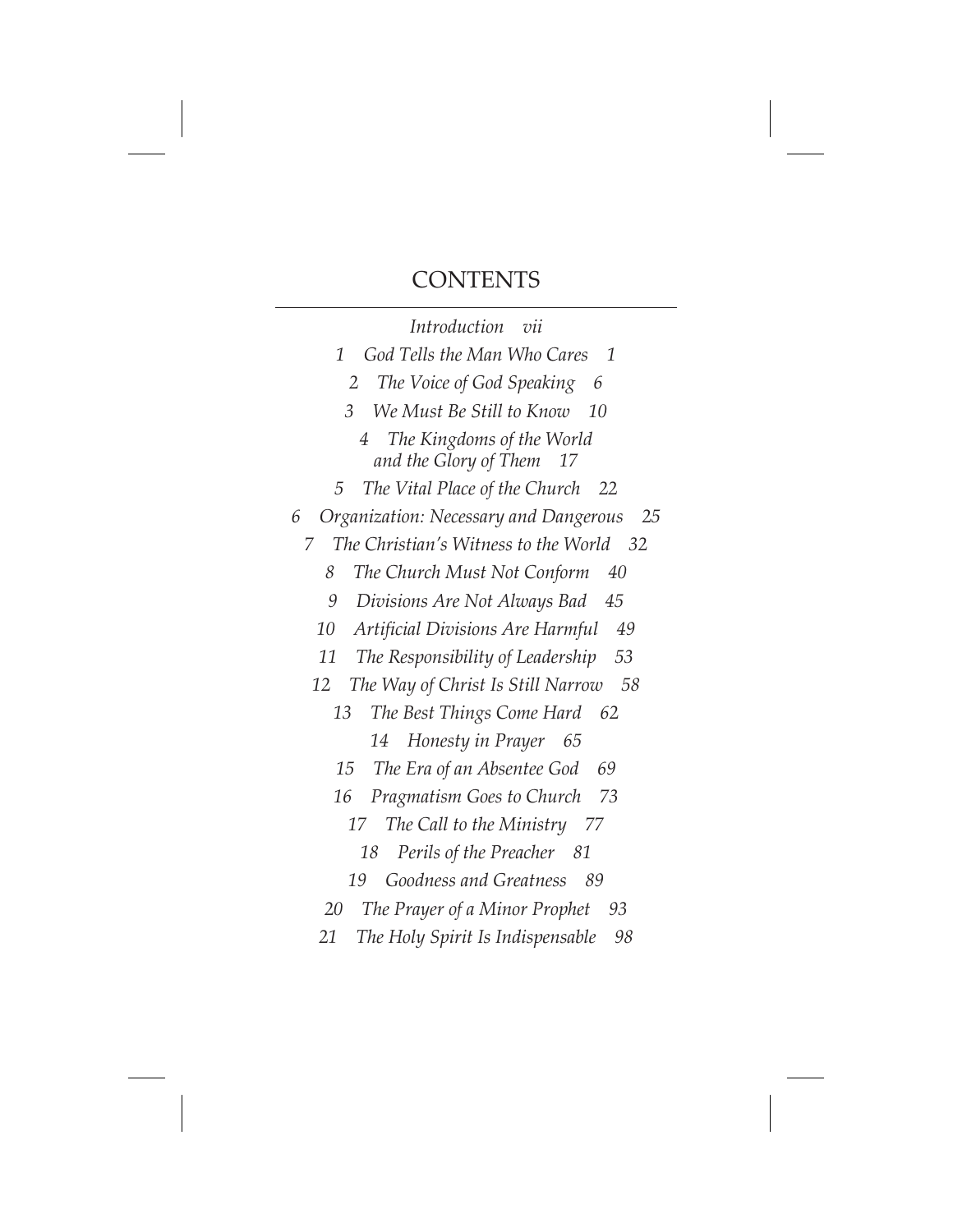*22 Religion Can Be a Front or a Fount 102 23 We Need Sanctified Thinkers 106 24 The Wasp and the Church Member 114 25 Artificiality Is a Disease of the Soul 118 26 Wanted: Courage with Moderation 122 27 We All Think in Circles 128 28 Evangelical Snobbery 132 29 I Believe in the Brotherhood of Man 136 30 Midsummer Madness 140 31 All Truths Agree in Christ 146 32 Faith without Expectation Is Dead 150 33 Humility: True and False 154 34 Let's Break That "Guilty Silence" 158 35 A Christian and His Money 163 36 The Dangers of Too Much Liberty 167 37 This World: Playground or Battleground? 171 38 We Are Becoming What We Love 175 39 The Waning Authority of Christ in the Churches 184*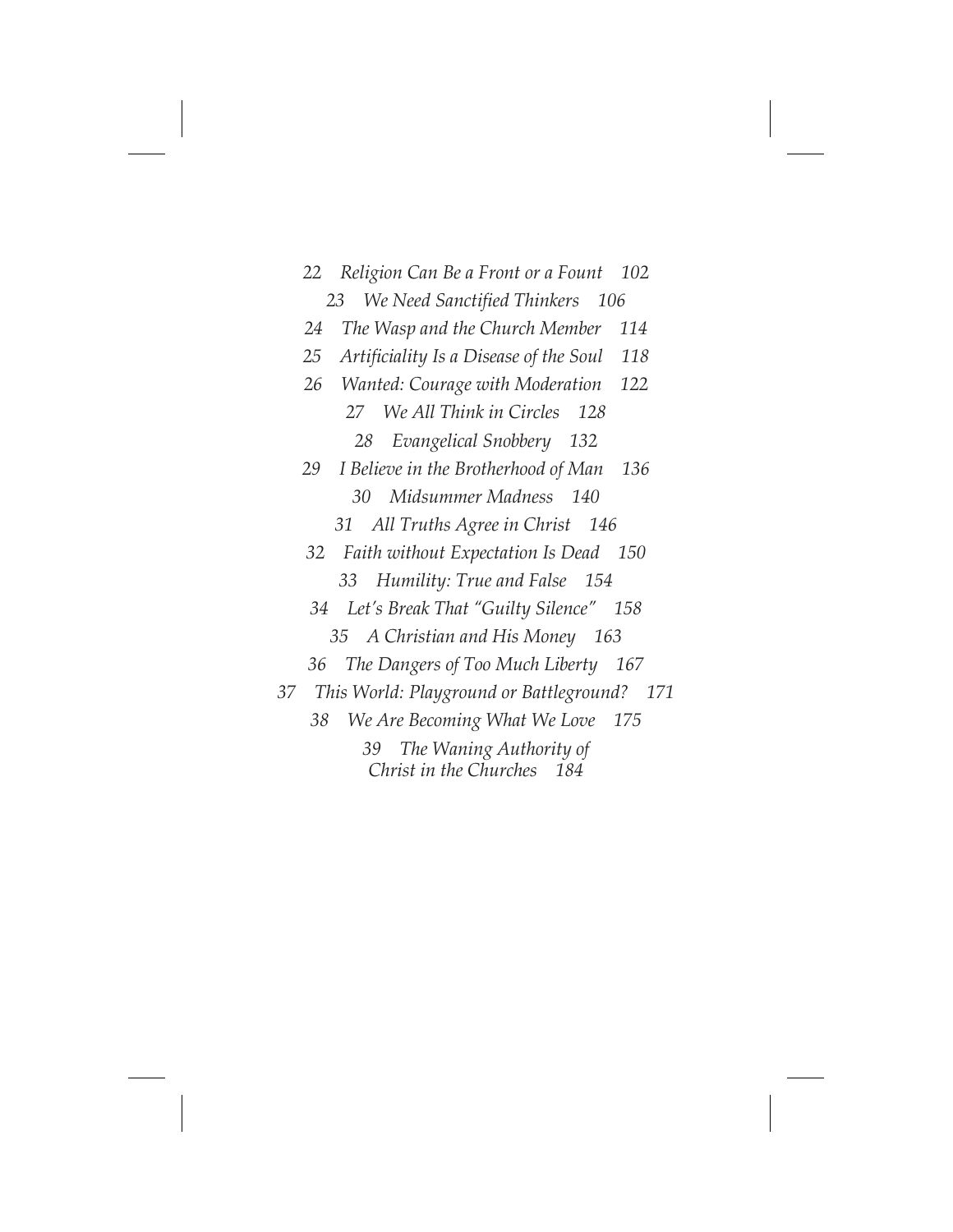## **CHAPTER**

**1**

## **God Tells the Man Who Cares**

The Bible was written in tears and to tears it<br>will yield its best treasures. God has nothing<br>to say to the frivolous man will yield its best treasures. God has nothing to say to the frivolous man.

It was to Moses, a trembling man, that God spoke on the mount, and that same man later saved the nation when he threw himself before God with the offer to have himself blotted out of God's book for Israel's sake. Daniel's long season of fasting and prayer brought Gabriel from heaven to tell him the secret of the centuries. When the beloved John wept much because no one could be found worthy to open the seven-sealed book, one of the elders comforted him with the joyous news that the Lion of the tribe of Judah had prevailed.

The psalmists often wrote in tears, the prophets could hardly conceal their heavyheartedness, and the apostle Paul in his otherwise joyous epis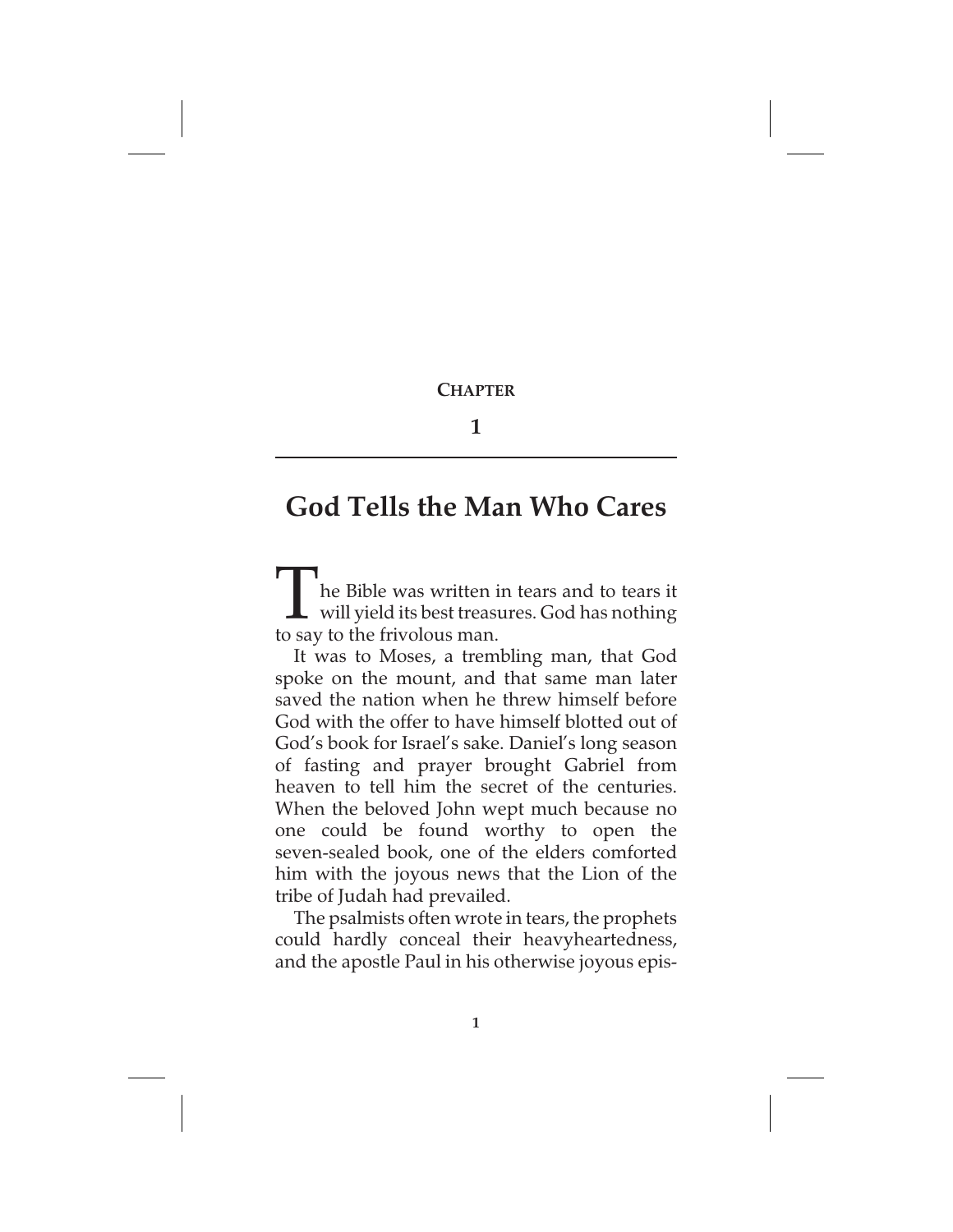tle to the Philippians broke into tears when he thought of the many who were enemies of the cross of Christ and whose end was destruction. Those Christian leaders who shook the world were one and all men of sorrows whose witness to mankind welled out of heavy hearts. There is no power in tears per se, but tears and power ever lie close together in the Church of the First-born.

It is not a reassuring thought that the writings of the grief-stricken prophets are often pored over by persons whose interests are curious merely and who never shed one tear for the woes of the world. They have a prying inquisitiveness about the schedule of future events, forgetting apparently that the whole purpose of Bible prophecy is to prepare us morally and spiritually for the time to come.

The doctrine of Christ's return has fallen into neglect, on the North American continent at least, and as far as I can detect, today exercises no power whatever over the rank and file of Biblebelieving Christians. For this there may be a number of contributing factors; but the chief one is, I believe, the misfortune suffered by prophetic truth between the two world wars when men without tears undertook to instruct us in the writings of the tear-stained prophets. Big crowds and big offerings resulted until events proved the teachers wrong on too many points; then the reaction set in and prophecy lost favor with the masses. This was a neat trick of the devil and it worked too well. We should and must learn that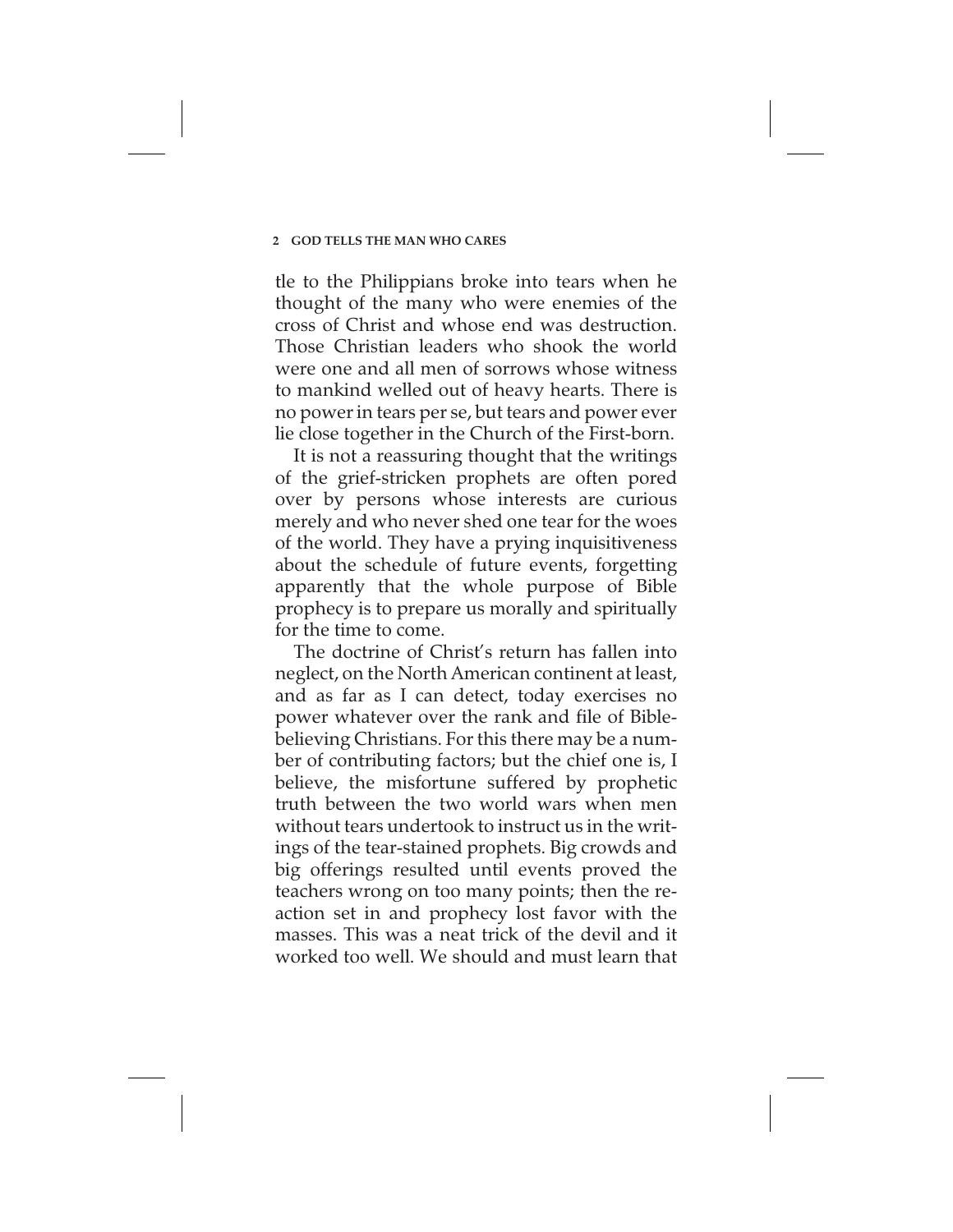we cannot handle holy things carelessly without suffering serious consequences.

Another field where tearless men have done us untold harm is in prayer for the sick. There have always been reverent, serious men who felt it their sacred duty to pray for the sick that they might be healed in the will of God. It was said of Spurgeon that his prayers raised up more sick persons than the ministrations of any doctor in London. When tearless promoters took up the doctrine it was turned into a lucrative racket. Smooth, persuasive men used superior salesmanship methods to make impressive fortunes out of their campaigns. Their big ranches and heavy financial investments prove how successful they have been in separating the sick and suffering from their money. And this in the name of the Man of Sorrows who had nowhere to lay His head!

Whatever is done without heart is done in the dark no matter how scriptural it may appear to be. By the law of just compensation the heart of the religious trifler will be destroyed by the exceeding brightness of the truth he touches. Tearless eyes are finally blinded by the light at which they gaze.

We of the nonliturgical churches tend to look with some disdain upon those churches that follow a carefully prescribed form of service, and certainly there must be a good deal in such services that has little or no meaning for the average participant—this not because it is carefully pre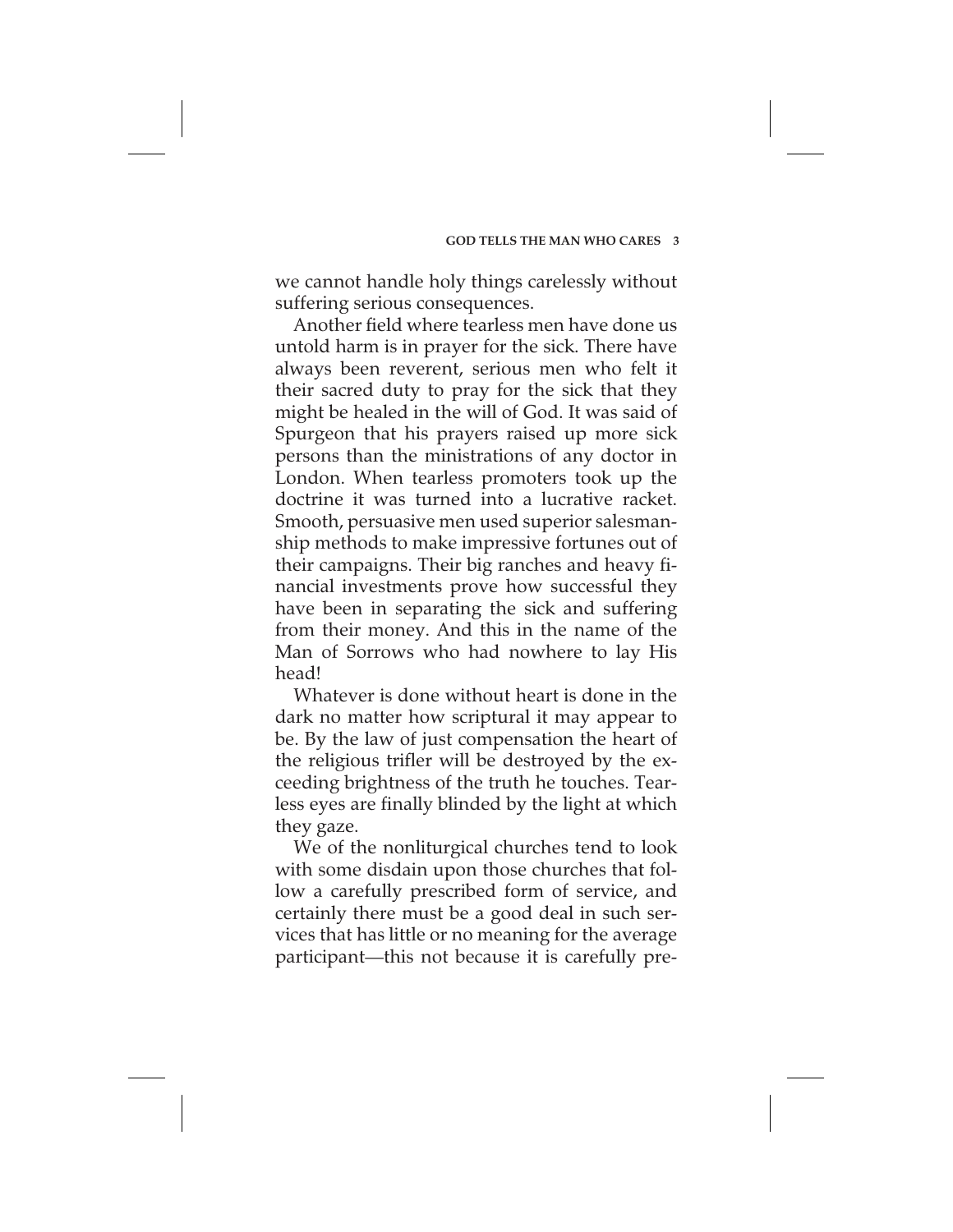scribed but because the average participant is what he is. But I have observed that our familiar impromptu service, planned by the leader twenty minutes before, often tends to follow a ragged and tired order almost as standardized as the mass. The liturgical service is at least beautiful; ours is often ugly. Theirs has been carefully worked out through the centuries to capture as much of beauty as possible and to preserve a spirit of reverence among the worshipers. Ours is often an off-the-cuff makeshift with nothing to recommend it. Its so-called liberty is often not liberty at all but sheer slovenliness.

The theory is that if the meeting is unplanned the Holy Spirit will work freely, and that would be true if all the worshipers were reverent and Spirit-filled. But mostly there is neither order nor Spirit, just a routine prayer that is, except for minor variations, the same week after week, and a few songs that were never much to start with and have long ago lost all significance by meaningless repetition.

In the majority of our meetings there is scarcely a trace of reverent thought, no recognition of the unity of the body, little sense of the divine Presence, no moment of stillness, no solemnity, no wonder, no holy fear. But so often there is a dull or a breezy song leader full of awkward jokes, as well as a chairman announcing each "number" with the old radio continuity pattern in an effort to make everything hang together.